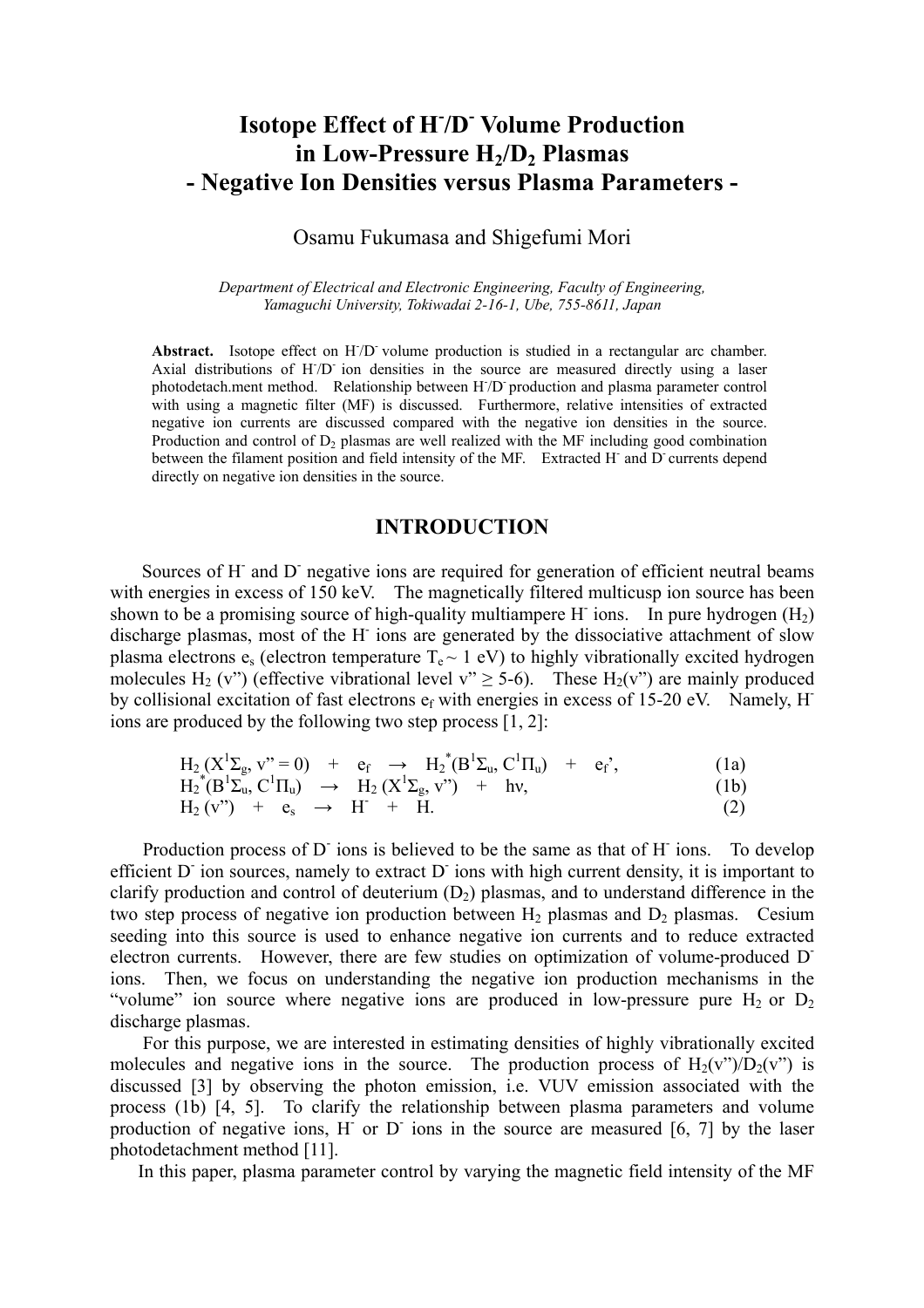is presented  $[8, 9]$ . Influence of these plasma parameter distributions on  $H/D$  production is discussed with using estimated rate coefficients and collision frequencies based on measured plasma parameters [9, 10]. Estimating negative ion densities in the source with the use of laser photodetachment technique, we discuss the relationship between negative ions in the source and extracted negative ion currents. [8]

## **EXPERIMENTAL SET-UP**

Figure 1 shows a schematic diagram of the ion source [6-10]. The rectangular arc chamber is 25 cm  $\times$  25 cm in cross section and 19 cm in height. Four tungsten filaments with 0.7 mm in diameter and 20 cm in length are installed in the source region from side walls of the chamber. The line cusp magnetic field is produced by permanent magnets which surrounded the chamber. The external magnetic filter (MF) is composed of a pair of permanent magnets in front of the plasma grid (PG), and the MF separates the extraction region from the source region. PG potential is kept earth potential throughout the present experiments both for  $H_2$  and  $D_2$  plasmas.

Plasma parameters are measured by Langmuir probes. A magnetic deflection type ion analyzer is also used for relative measurements of the extracted  $H$  or  $D$  current.  $H$  or  $D$ densities in the source are measured by the laser photodetachment method [11]. A light pulse from a Nd:YAG laser (wavelength 1064 nm, duration of laser pulse 9 ns, repetition 10 Hz) is introduced from the side wall window of the chamber and passes through the source plasmas. The laser light axis can move across the MF.



**Fig. 1** Schematic diagram of the ion source. The probe, the laser path, and power meter used in photodetachment experiments are also shown.

### **EXPERIMENTAL RESULTS AND DISCUSSION**

On H $/D$  volume production, desired condition for plasma parameters is as follows:  $T_e$  in the extraction region should be reduced below 1 eV with  $n_e$  keeping higher. To realize above-mentioned condition, namely to enhance H/D production by dissociative attachment and to reduce H/D<sup>-</sup> destruction by electron detachment including collisions with energetic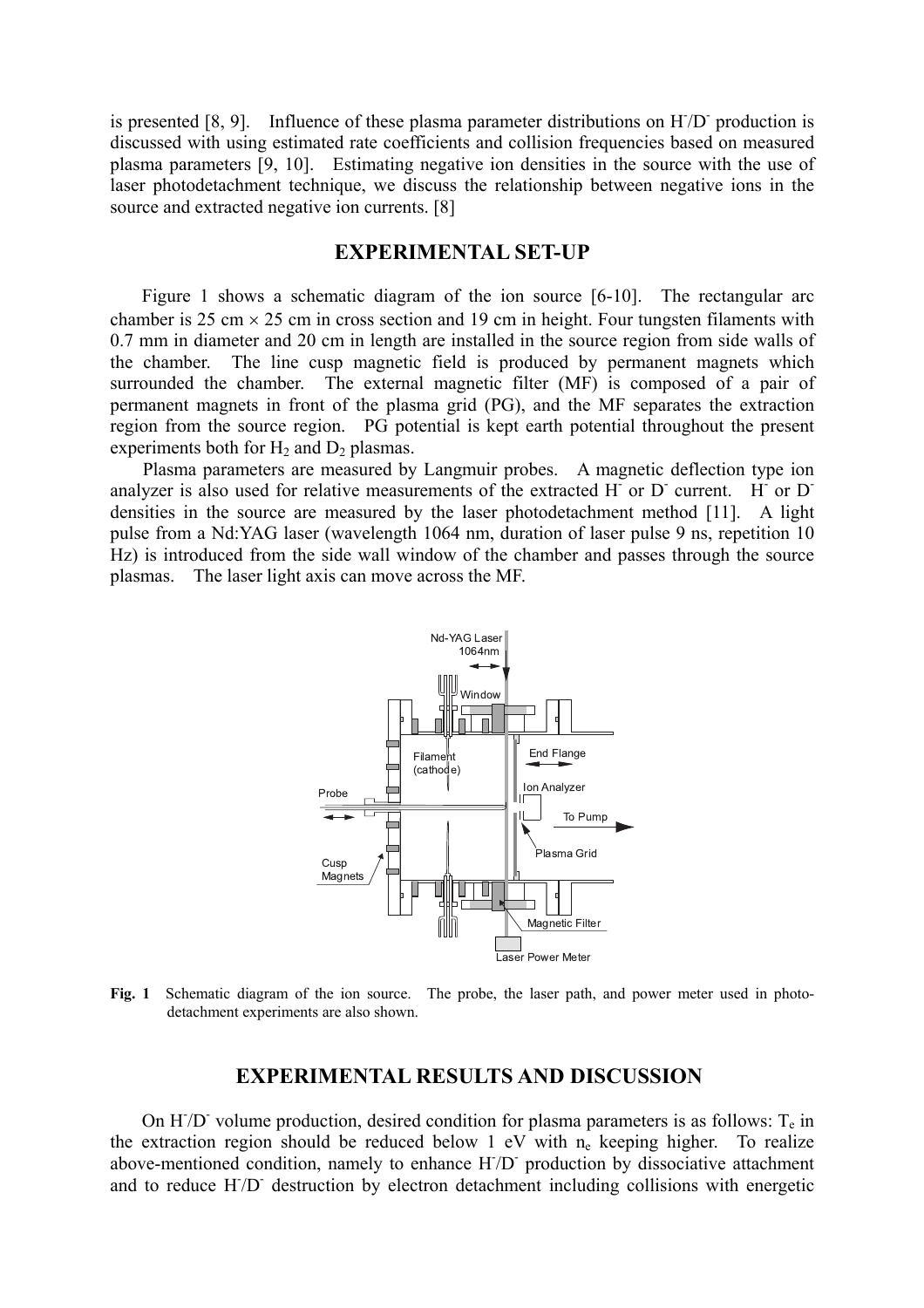electrons, the MF is used. In this purpose, plasma parameter control is studied by varying the intensity of the MF.

Figures 2 and 3 show axial distributions of plasma parameters ( $n_e$  and  $T_e$ ) in  $H_2$  and  $D_2$ plasmas, respectively. By varying the intensity of the MF, axial distributions of  $n_e$  and  $T_e$  in both H<sub>2</sub> and D<sub>2</sub> plasmas are changed strongly in the downstream region (from  $z = 8$  to -2 cm) [8-10]. Production and control of  $D_2$  plasmas are almost the same characteristics as that of  $H<sub>2</sub>$  plasmas.

In Figs. 2 and 3, for the MF with 150 G ( $B_{MF}$  = 150 G), not only  $T_e$  but also  $n_e$  are decreased far from the MF, i.e.  $z = 8$  cm, in the source region. On the other hand, decreasing points of  $n_e$  and  $T_e$  are shifted to downstream region for the case of 80 G and 60 G. In this source, due to the external MF, width of the half-maximum of magnetic field intensity is wider (about 16cm in this case) than the case of rod filter [5]. Namely, varying the intensity of the magnetic filter indicates also varying the strength of magnetic field distribution in both source region and extraction region. Thus, the external MF has the merit of control of plasma parameters gradually.  $T_e$  control can be done precisely with keeping  $n_e$  high in the extraction region.

When  $B_{MF} = 60$  G,  $n_e$  is slightly higher than that for the case of 80 G.  $T_e$  in H<sub>2</sub> plasma is equal to or lower than 1 eV, but  $T_e$  in  $D_2$  plasma is above 1eV in the extraction region. Then, plasma conditions are good for H production, but not good for D production. When  $B_{MF}$  = 80 G, values of  $n_e$  and  $T_e$  in  $D_2$  plasmas are higher than ones in  $H_2$  plasmas.  $T_e$  in the extraction region is decreased below 1 eV in both  $H_2$  and  $D_2$  plasmas. Plasma conditions are good for H and D production. The stronger MF field is required for control of  $T_e$  in  $D_2$ plasmas. Therefore, plasma productions of  $H_2$  and  $D_2$  plasmas are different from each other. Namely isotope effect of plasma production is observed.



**Fig. 2** Axial distributions of plasma parameters (a)  $n_e$  and (b)  $T_e$  in H<sub>2</sub> plasmas. Experimental conditions are as follows:  $V_d = 70 V$ ,  $I_d = 5 A$ ,  $p(H_2) = 1.5$  mTorr. Parameter is the magnetic field intensity of the MF.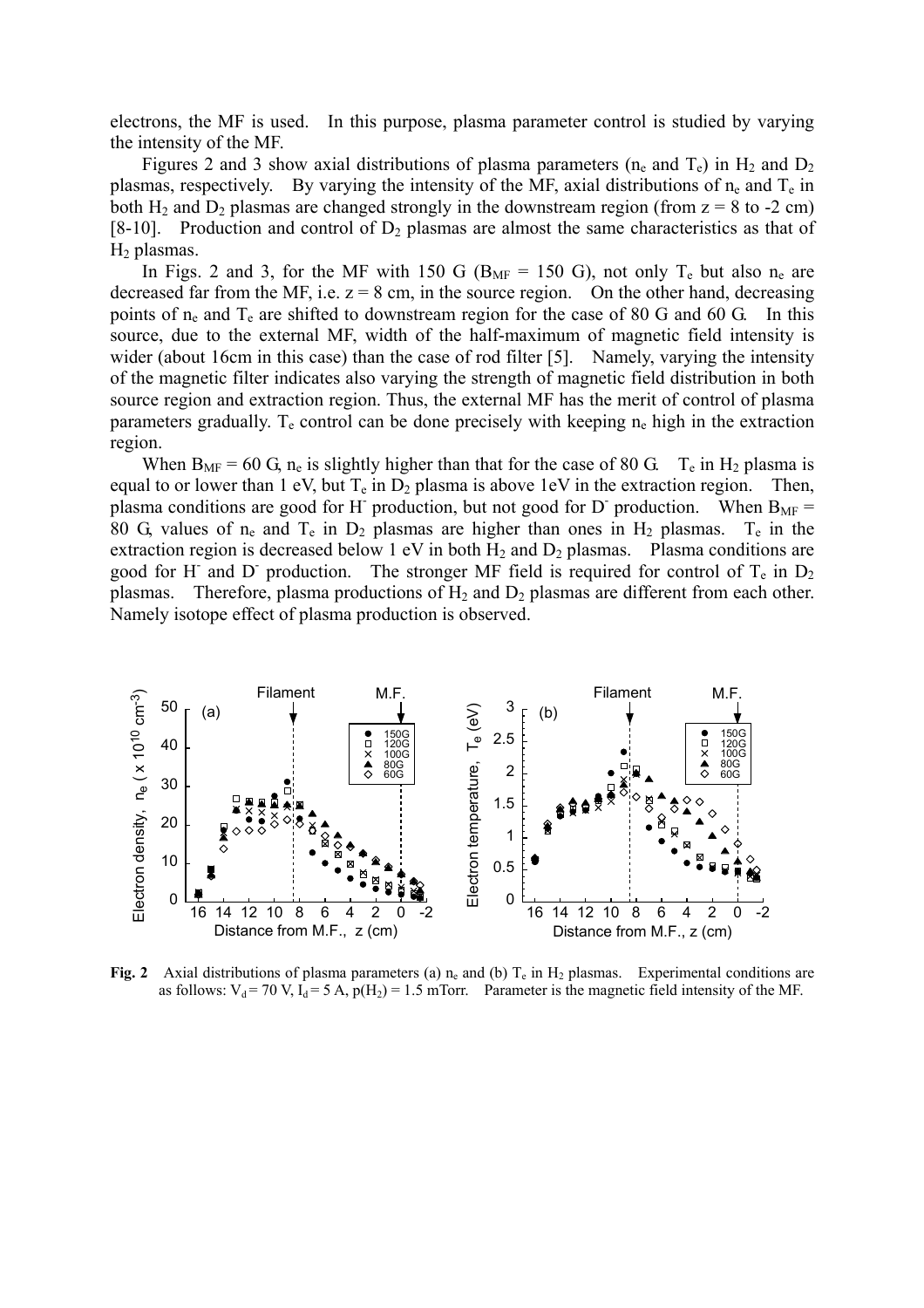

**Fig. 3** Axial distributions of plasma parameters (a)  $n_e$  and (b)  $T_e$  in  $D_2$  plasmas. Experimental conditions are as follows:  $V_d = 70$  V,  $I_d = 5$  A,  $p(D_2) = 1.5$  mTorr. Parameter is the magnetic field intensity of the MF.

As shown in Figs. 2 and 3, plasma parameters in the extraction region depend strongly on the MF intensity. Figure 4 shows pressure dependence of extracted negative ion currents from (a)  $H_2$  and (b)  $D_2$  plasmas [8]. The negative ion currents are also depending strongly on the MF intensity. In both cases, there are some optimum pressures. With increasing gas pressure, negative ion currents (i.e. the H- current,  $I_H$ - and the D- current,  $I_D$ -) increase in their magnitude, reach the maximum value, and then, decrease. With decreasing the intensity of the MF, optimum pressure  $p_{opt}$  shifts to higher pressure. For D production,  $p_{opt}$  is from 2 to 3.5 mTorr. On the other hand, for H- production, p<sub>opt</sub> is from 1.5 to 2 mTorr. Optimum pressure in  $D_2$  plasmas is slightly higher than one in  $H_2$  plasmas.



Fig. 4 Pressure dependence of extracted (a) H and (b) D currents. Experimental conditions are as follows:  $V_d$  = 70 V, I<sub>d</sub> = 5 A, and V<sub>ex</sub> = 1.5 kV. Parameter is the magnetic field intensity of the magnetic filter.

H- density distributions across the MF are measured and its dependence on plasma parameters are studied. Figure 5 shows axial distributions of H ion densities, where  $B_{MF}$  = 150 G and 80 G, respectively [9, 10]. Plasma parameters corresponding to these H- ion densities are shown in Fig. 2. Spatial distributions of H- densities are varied by changing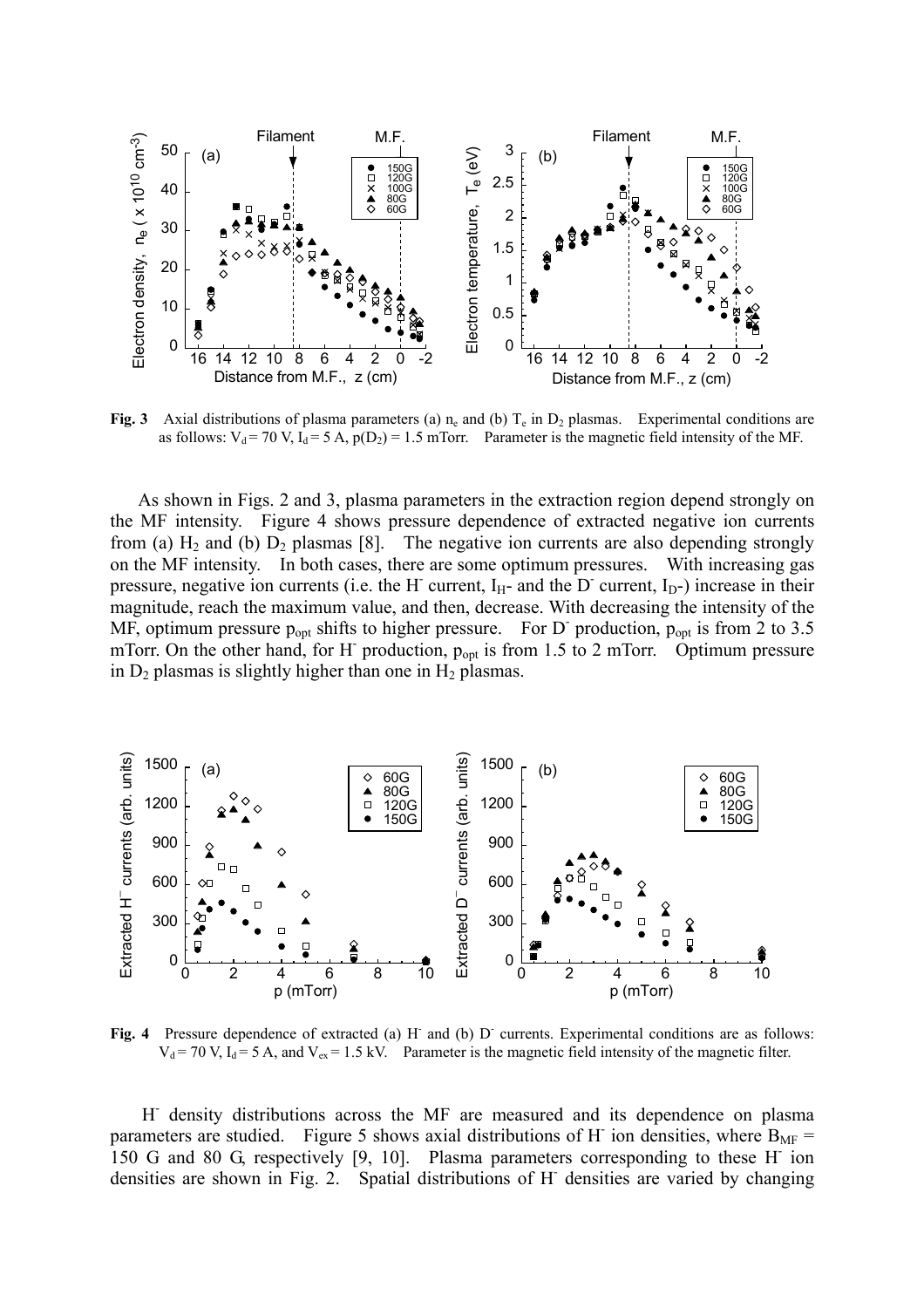plasma parameters. When  $B_{MF} = 150$  G, H<sup>-</sup> density distribution decreases toward to the extraction hole (i.e.  $z = -2$  cm). On the other hand, when  $B_{MF} = 80$  G, H<sup>-</sup> density distribution remains nearly constant value although  $n_e$  decreases toward to the extraction hole. In front of the extraction hole (i.e. plots at  $z = -1.5$  cm), H density with 80 G is higher than that with 150 G by a factor about 2. As is shown in Fig. 4, extracted H- currents from the source are also the same ratio. Extracted H<sup>-</sup> currents depend on H<sup>-</sup> densities in front of the extraction hole.



Fig. 5 Axial distributions of H<sup>-</sup> ion densities. Experimental conditions are as follows:  $V_d = 70$  V,  $I_d = 5A$ ,  $p(H_2)$  =1.5 mTorr. Parameter is the magnetic field intensity of the MF. Corresponding plasma parameters are shown in Fig. 2 (with  $B_{MF} = 150$  G and 80G).

Relationship between these plasma parameter distributions and H/D production is not well clarified. The variations of H and D production due to changes in plasma parameter distributions are discussed by taking into account main collision processes for production and destruction. Dissociative attachment (DA:  $H_2(v^{\prime\prime}) + e \rightarrow H^+ + H$ ) is main process for H production and electron detachment (ED:  $H + e \rightarrow H + 2e$ ) is main process for H destruction. These two processes are also applicable to the main process in  $D_2$  plasmas for D production and destruction. In the following discussion, it is assumed that only  $H_2(v^* = 8)$  or  $D_2(v^* = 12)$ is present. H<sub>2</sub>(v"=8) and D<sub>2</sub>(v"=12) have almost the same internal energy [12]. The values of rate coefficient,  $\langle \sigma v \rangle_{DA}$  for DA and  $\langle \sigma v \rangle_{ED}$  for ED, and collision frequency, n<sub>e</sub> $\langle \sigma v \rangle_{DA}$  and  $n_e$ < $\sigma$ v $>$ <sub>ED</sub> are estimated by using measured values of T<sub>e</sub> and  $n_e$  shown in Figs. 2 and 3.

Figure 6 shows axial distributions of rate coefficients and collision frequencies of DA and ED processes, respectively [9, 10]. With changing  $T_e$  distributions, as shown in Fig. 6(a), distributions of ED processes are changed strongly while DA processes keep nearly the same value. It is found that  $T_e$  control by varying the intensity of the MF reduce ED process remarkably. As shown in Fig.  $6(b)$ , by taking into account both  $T_e$  and  $n_e$  changes, the difference between DA with 150 G and with 80 G is caused by  $n_e$  in this region ( $n_e$  with 80 G is higher than that with 150 G). The distribution patterns of H densities are mainly determined by ED process in range of  $T_e = 0.5$  to 1.5 eV. H density with 150 G in Fig. 5 is scarcely decreased by ED process because  $T_e$  keeps sufficiently below 1 eV (almost 0.5 eV). The pattern of H<sup>-</sup> density distribution with 150 G is nearly the same as that of  $n_e$  distribution. On the other hand, H<sup>-</sup> density with 80 G is decreased strongly by ED process because  $T_e$  is nearly equal to or above 1 eV in the upstream region from the MF. Thus, the pattern of H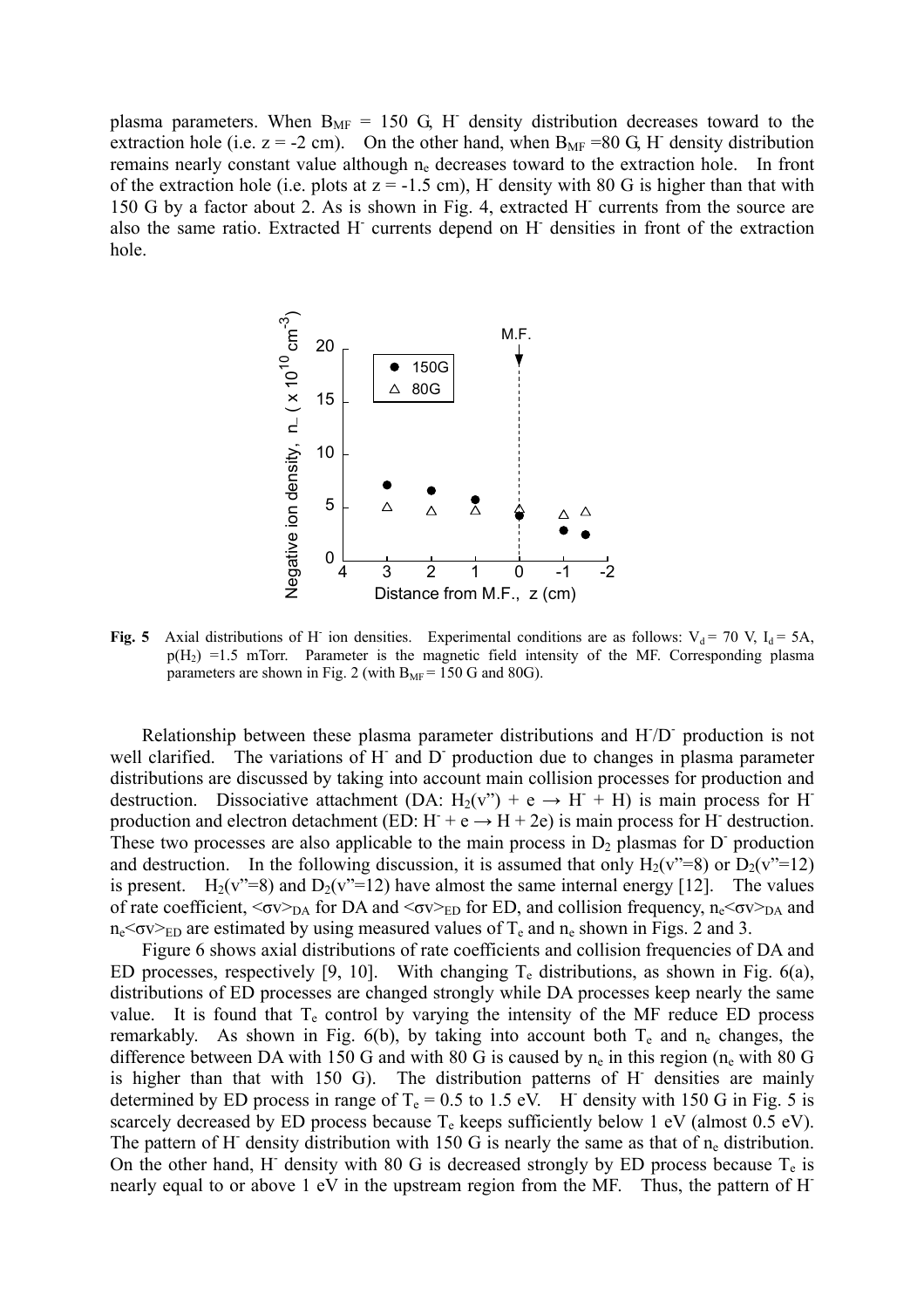density distribution with 80G is difference from that of  $n_e$  distribution.



**Fig. 6** Axial distributions of (a) rate coefficient and (b) collision frequency estimated by measured  $T_e$  and  $n_e$  in H<sub>2</sub> plasmas (closed circle; H<sup>-</sup> production with 150G, closed triangle; H<sup>-</sup> production with 80G, open circle; H- destruction with 150G, closed triangle; H- destruction with 80G). Corresponding plasma parameters are shown in Fig. 2.

D<sup>-</sup> density distributions are compared to H<sup>-</sup> density distributions in the same discharge condition. Figure 7 shows axial distributions of negative ion densities, where  $B_{MF} = 80 \text{ G}$ ,  $p(H_2) = p(D_2) = 1.5$  mTorr, respectively [9, 10]. Axial distribution of D density is lower than that of H<sup>-</sup> density. According to the plasma conditions shown in Figs. 2 and 3,  $T_e$  in  $D_2$ plasma is higher than that in  $H_2$  plasma. With discussion described above, influence of D<sup>-</sup> destruction by ED process on D density is higher although  $n_e$  in  $D_2$  plasma is also higher. As shown in Fig. 4, extracted D current is also lower than H current, and the ratio of H to D current is almost the same as the ratio of H<sup>-</sup> to D<sup>-</sup> density in front of the extraction hole. Therefore, extracted D current is mainly determined by D density in front of the extraction hole. Detailed discussions in relation to negative ions in the source and extracted negative ion currents will be discussed below.



Fig. 7 Axial distributions of H<sup>-</sup> and D<sup>-</sup> ion densities. Experimental conditions are as follows:  $V_d = 70 V$ ,  $I_d = 5$ A,  $p(H_2 \text{ or } D_2) = 1.5 \text{ mTorr}$  and  $B_{MF} = 80 \text{ G}$ . Corresponding plasma parameters are shown in Fig. 2 (for  $H_2$  plasma) and Fig. 3 (for  $D_2$  plasma).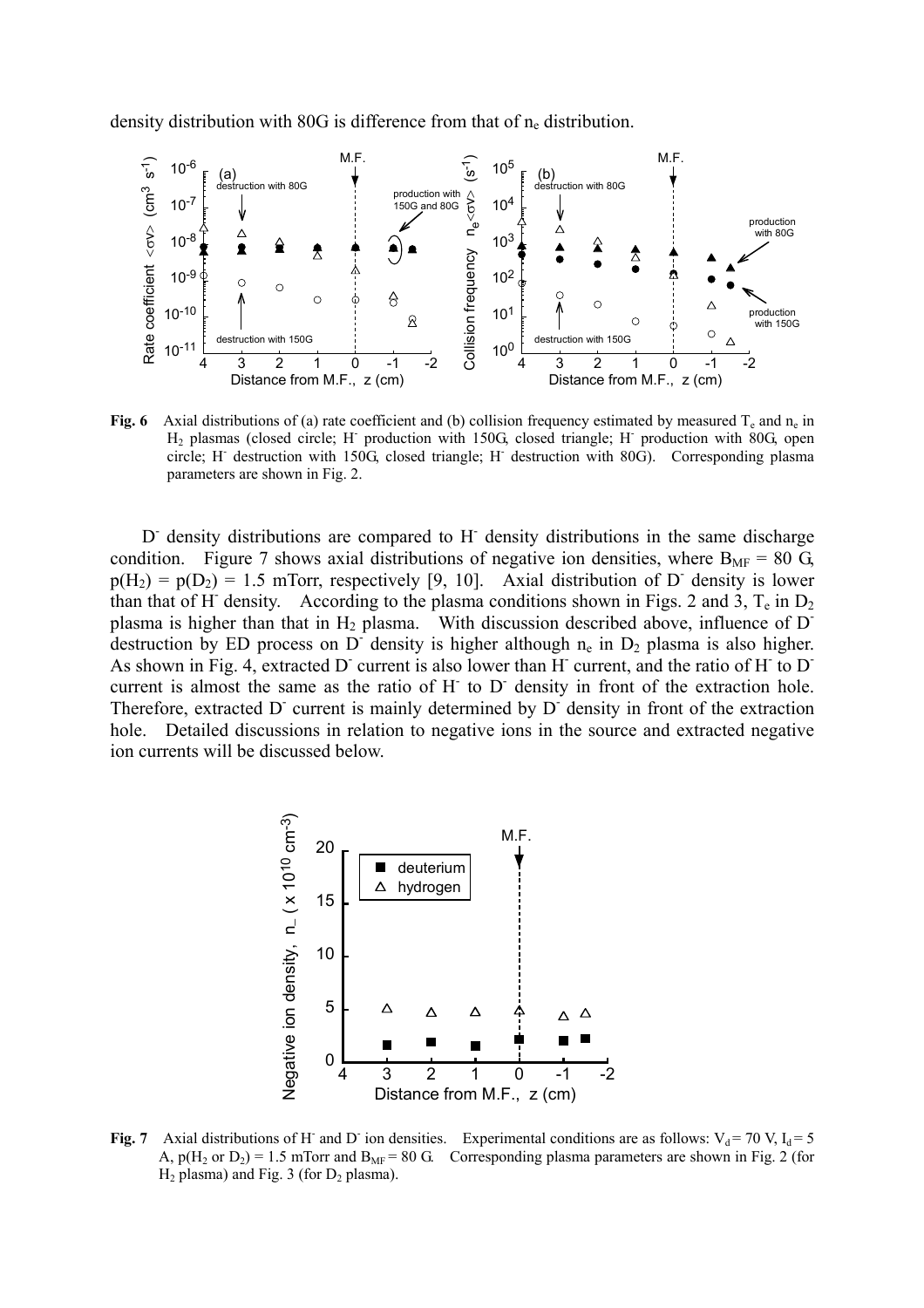The relationship between the behavior of negative ions (corresponding to negative ion densities) in the source and the extracted negative ion currents are not well examined. Figure 8 shows axial distributions of negative ion densities in the source, where the field intensity of the MF is 80 G,  $p(H_2)= 1.5$  mTorr and  $p(D_2)= 3$  mTorr, respectively [8]. These two different pressure conditions are corresponding to the results in Fig. 4. As shown in Fig. 8, the negative ion densities in front of the extraction hole in  $D_2$  plasmas nearly equal to that in  $H_2$  plasmas. On the other hand, according to the results in Fig. 7,  $I_D$ - at 3 mTorr with 80G is lower than I<sub>H</sub>- at 1.5 mTorr, where the same extraction voltage  $V_{ex}$  is applied for H<sup>-</sup> extraction and D extraction, respectively. Considering the factor of  $\sqrt{2}$  due to mass difference,  $\sqrt{2}$  times I<sub>D</sub>- is nearly equal to I<sub>H</sub>-. Then D<sup>-</sup> ions in the source are expected to be the same as H- ions. Results in Fig. 8 support this.



Fig. 8 Axial distributions of H<sup>-</sup> and D<sup>-</sup> ion densities. Experimental conditions are as follows:  $V_d$ = 70 V,  $I_d = 5$  A,  $p(H_2) = 1.5$  mTorr,  $p(D_2) = 3$  mTorr,  $B_{MF} = 80$  G and  $V_{ex} = 1.5$  kV.

### **SUMMARY**

Production and control of plasma parameters in  $H_2$  and  $D_2$  plasmas are performed by varying the intensity of the MF. The values of  $T_e$  and  $n_e$  in  $D_2$  plasmas are slightly higher than ones in  $H_2$  plasmas.  $T_e$  in  $D_2$  plasmas cannot be decreased and is kept above 1 eV in the extraction region with the same MF intensity for optimizing  $H_2$  plasmas. The stronger MF field is required for control of  $T_e$  in  $D_2$  plasmas. Therefore, plasma production between  $H_2$  and  $D_2$  plasmas is different from each other. Namely isotope effect of plasma production is observed. H and D densities have different spatial distributions corresponding to those different plasma parameters. Extracted H and D currents are mainly determined by H and D<sup>-</sup> densities in front of the extraction hole, respectively. According to the discussions based on estimated rate coefficient and collision frequency of main collision processes, it is reconfirmed that  $T_e$  in the extraction region should be reduced below 1 eV with  $n_e$  keeping higher for enhancement of H and D production. For further studying enhancement of D production, simultaneous measurements of VUV emission and negative ion density in the source is necessary.